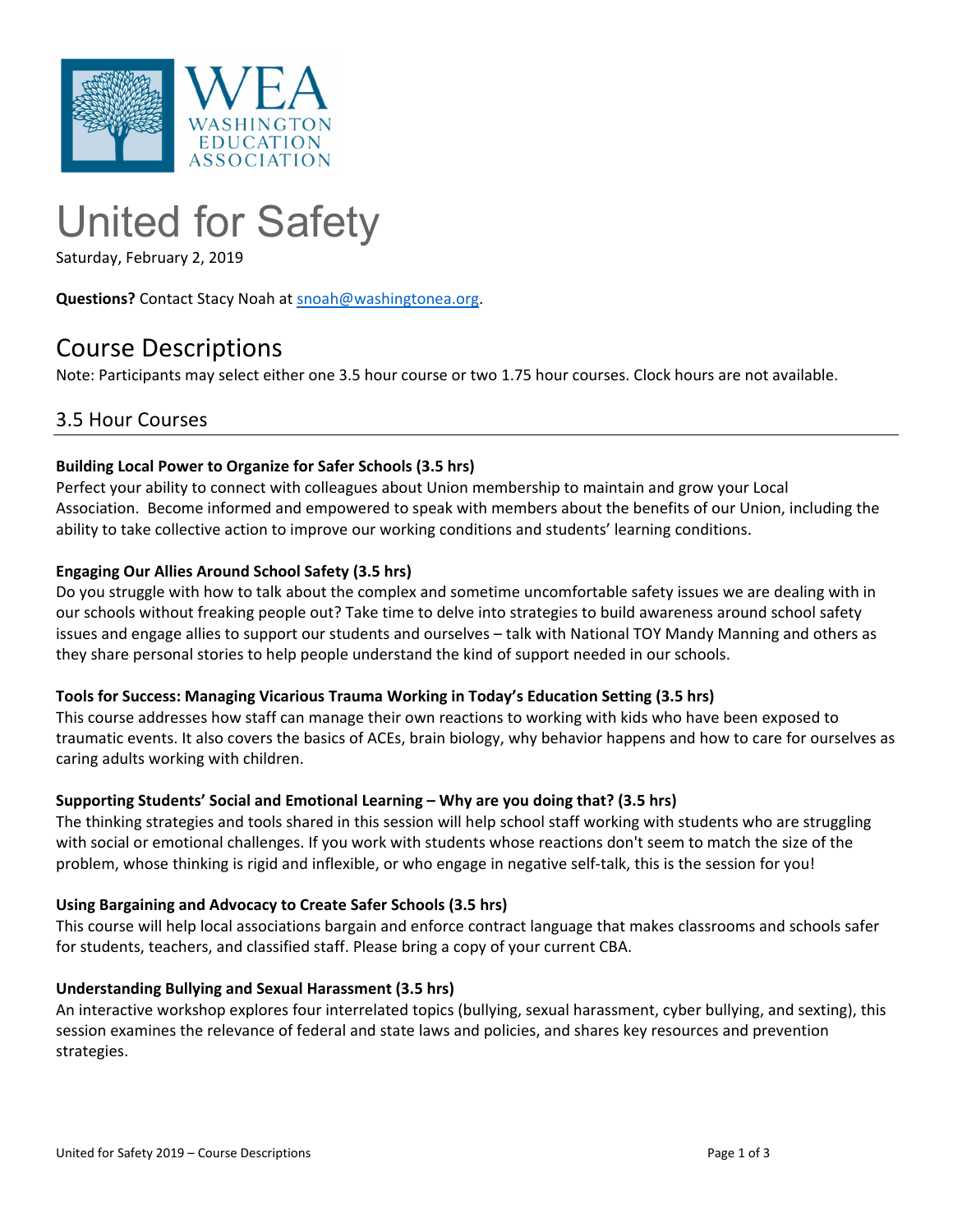

## 1.75 Hour Courses

#### **Designing Schoolwide Behavior Programs (1.75 hrs)**

Best practices in designing schoolwide behavior plans: A panel discussion with practicing educators who have been working on implementing school behavior programs like PBIS. Discussion will include best practice in designing school behavior plans, steps to take and questions to ask regarding implementation.

#### **Engaging Families in Developing School Discipline Policies (1.75 hrs)**

Explore the entry points for the Association to be a leader in developing culturally responsive school discipline policies. Discuss how to ensure authentic engagement of students, family and community.

#### **Increasing Membership and Student Safety Through Bargaining (1.75 hrs)**

This class will assist local associations and bargaining teams as they strategize how to increase services that better support our members' work with students, while increasing student safety (physical, academic, mental-health). We will increase members' understanding of how to leverage the need for increased ESA staffing and other support services in order to bargain and advocate for new positions, and potential incorporation of non‐represented positions into current bargaining units.

#### **Increasing Student Voice in School Communities (1.75 hrs)**

In this workshop, participants will learn about different school and district initiatives used to increase student voice and participation in the development of their community. After a brief overview of research dedicated to this topic, participants will discuss the current status of student voice in their own school community and collaborate with others to plan how to increase student voice, including ways to connect to the larger community (family members, PTA, other schools), commit to next steps, and write an action plan.

#### **Safety Challenges and Diversity in Schools/Places of Work (1.75 hrs)**

This course will provide relevant information on the challenges and safety issues/concerns affecting students and workplace employees. We will also discuss some criminal justice issues that might play a vital role in disrupting the learning process amongst K‐12 students in a diverse society.

#### **Strengthening School Employee Safety Language (1.75 hrs)**

This class will explore contract language surrounding employee protections. Topics include: indoor air quality, threatening/abusive parents, injury on the job, safe working environment, loss and damage of personal property, threat and/or assault on an employee, potentially dangerous students and patrons, classroom visitation, student health needs, debriefing a crisis, and building access.

#### **Student and Community Focus Group Findings: Culture, Climate, Classroom Management and Safety (1.75 hrs)**

Over the past 3 years, hundreds of students and community members from across Washington State have shared their experiences and insights about school interrelationships between culture, climate, classroom management, and safety within our schools. Come hear about what's been learned during this study and how it can benefit students in the classroom as well as the larger education community.